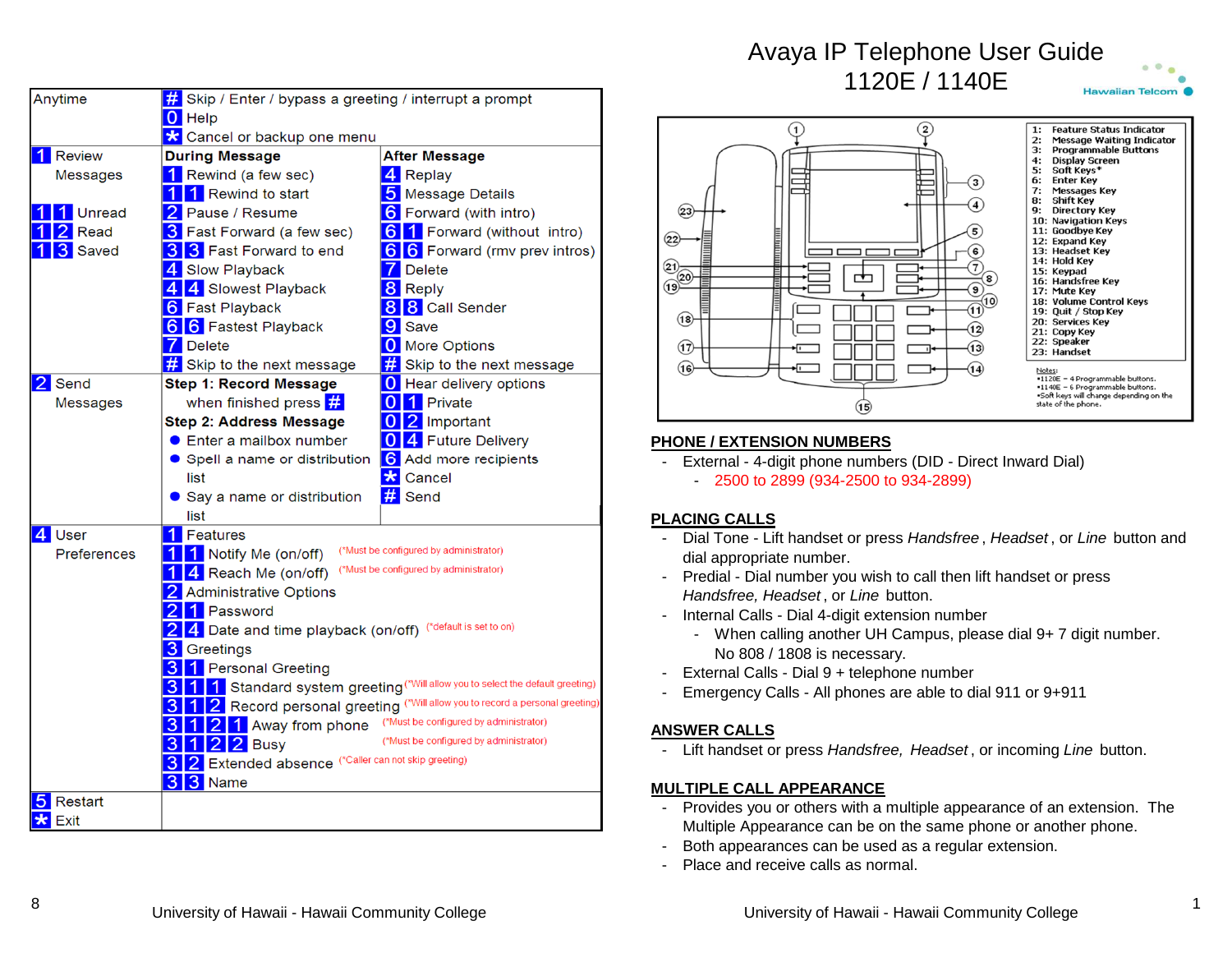## **INTERCOM (VOICE)**

Place A Call:

- Get dial tone and press the Intercom key
- Dial the desired intercom number of the party you want to reach-
- - Start speaking (speaker is activated on called phone) - From a phone on the systemReceive A Call:
- Hear one ring then callers voice speaking a message. -
- Lift receiver or press *Handsfree* button to respond to call  **At the prompt press #** (to access your mailbox)

## **END CALL**

- Place handset on cradle or press the Goodbye button. The same contract the set of the set of the line

## **SWITCH FROM HANDSET TO HANDSFREE AND BACK**

- WITCH FROM HANDSET TO HANDSFREE AND BACK<br>- While on a handset call, press the *Handsfree* button and place handset -or- Dial your DID number to reach your greeting. in cradle.
- While on a Handsfree call, lift handset.

# **CALL HOLD**

- Press the *Hold* button.
- To return to call... press the flashing line key.
- Note: When answering a second call on your phone, selecting a flashing line key will automatically put the first caller on hold.

# **MUTE**

- Press Mute (LED light flashes red: you can not be heard) above with the transfer feature.
- Press lit Mute (LED light is off: you can be heard)

Note: This feature works with handset, handsfree, or headset calls.

# **LAST NUMBER REDIAL**

- Get Dial tone
- Press line button

# **CALL TRANSFER**

- While on an active call press the **Trans** soft key (caller is put on hold Standard System Greeting / Personal Greeting). you get dial tone)
- Dial number you wish to transfer caller to
- Announce Call (optional this is NOT a 3-way call, you are speaking to the To bypass a greeting or interrupt a prompt, press #. 2nd party)
- Press the Trans soft key to complete transfer. (You are removed from call)
- -
- Note: If party you called is not available (busy, no answer, misdial), press the goodbye key to hang up with the called party then select the line key youwish to be connected to.

# Avaya Aura Messaging (Voice Mail)



# **ACCESSING VOICE MAIL**

- - Dial voice mail extension (**2886**) or press the Messages key.
	-
	- Enter password followed by the # key. (**<sup>86245</sup>** = temporary password).
- - Dial **934-2886**, the direct number to voicemail, you reach the system
	- - During your greeting, press \* \*, to get to the system greeting.
	- At the system greeting press the  $#$  key.
	- Enter your 7-digit mailbox number followed by the # key.
	- Enter your password followed by the # key.

# **HOW TO LEAVE A VM WITHOUT RINGING PHONE**

- Access Voicemail system (press messages button or dial VM extension)
- At the prompt, dial the 7-digit mailbox number of the party you wish toleave a message for.
- E<br>Note: You can also transfer a caller into someone's voicemail by using the

# **NOTES:**

- The voice mail system assumes you are the owner of the extension youare calling from and will ask you for the password.
- The voice mail system has voice prompts that will walk you through the system. n system. The system of the system of the system of the system of the system of the system of the system of the  $\sim$
- You will be forced through an enrollment process the first time you log in to the system (Change Password, Record Name, Select Greeting - -
	- Your temporary password is **86245**.
	- Minimum password length is 4-digits, trivial passwords are not allowed.<br>- To bypass a greeting or interrupt a prompt, press #.
	-
	- Passwords do not expire.
	- You can have up to six invalid login attempts then your mailbox will be Press the **Conf** soft key to establish a conference call. disabled. You can have three invalid login attempts per session.
		- See Voice Mail Commands page for commands available while **maneuvering through the system.**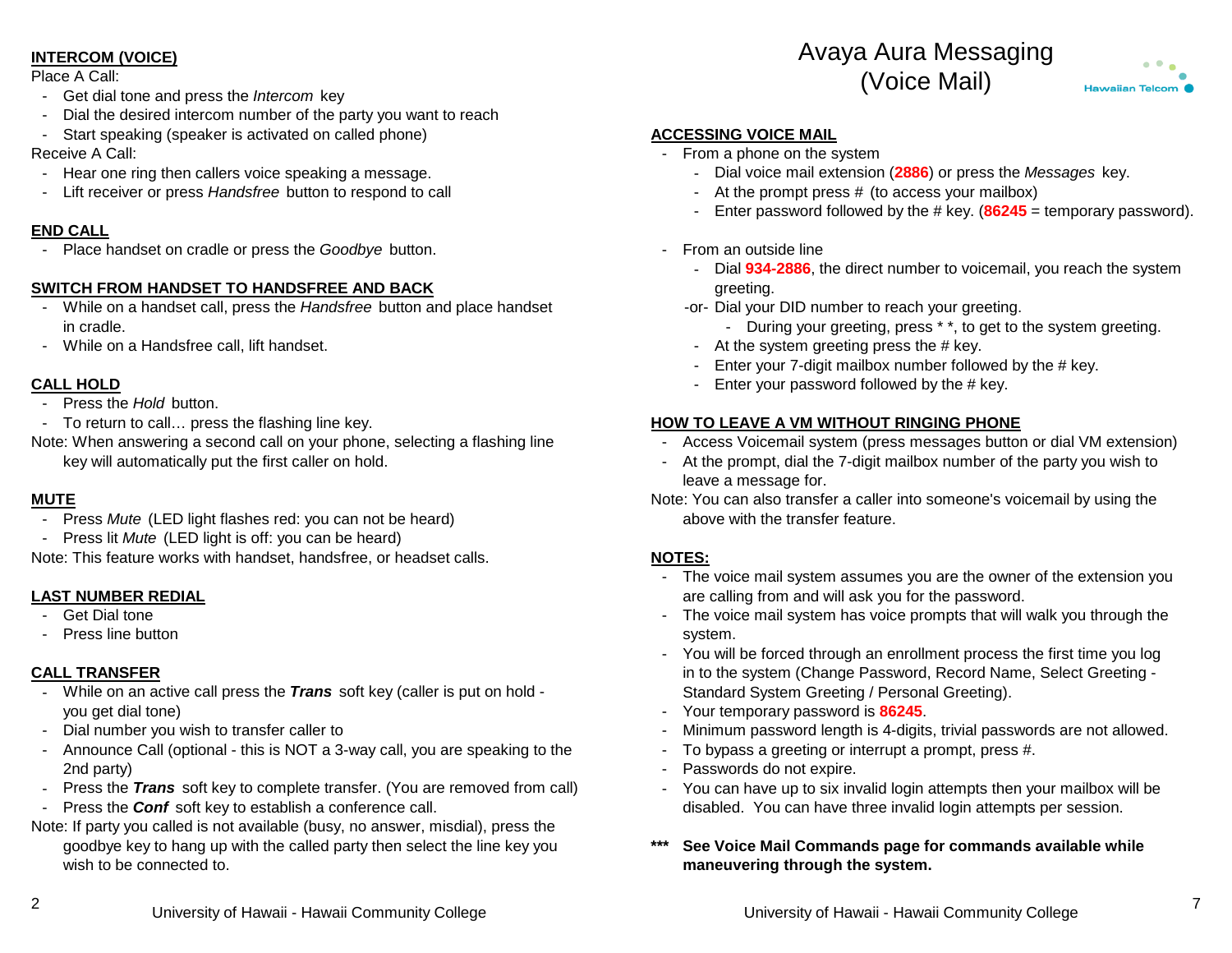#### **CONFERENCE**

- While on an active call press the **Conf** soft key (caller is put on hold you get dial tone)
- Dial number you wish to conference with.
- Consult with the called party (you can speak privately with the called party).
- Press the **Conf** soft key to conference all parties.

#### Notes:

- If party you called is not available (busy, no answer, misdial), press the goodbye key to hang up with the called party then select the line key youwish to be connected to.
- You may be able to conference up to six parties by repeating the steps
- The conference call remains up if you disconnect from call.

## **CALL FORWARD**

To Set:

- Press the **Fwd** soft key.
- Dial number to forward calls to. (press **Fwd** again to forward callsto the last forwarded number)
- Press the **Fwd** soft key to set
- CFWD shows on display to indicate that the primary line(s) is/are forwarded.

To Cancel:

- Press the **Fwd** soft key.
- Press the **Cancel** soft key. (display shows cancelled)

# **CALL PICKUP (RINGING NUMBER)**

- Get dial tone
- Dial Flexible Feature Code (FCC): **#8**
- Call is redirected to your line.
- Service call.

Notes:

- You can only pick up extensions programmed in your pickup group.
- If multiple phones are ringing, you pick up the longest ringing call.